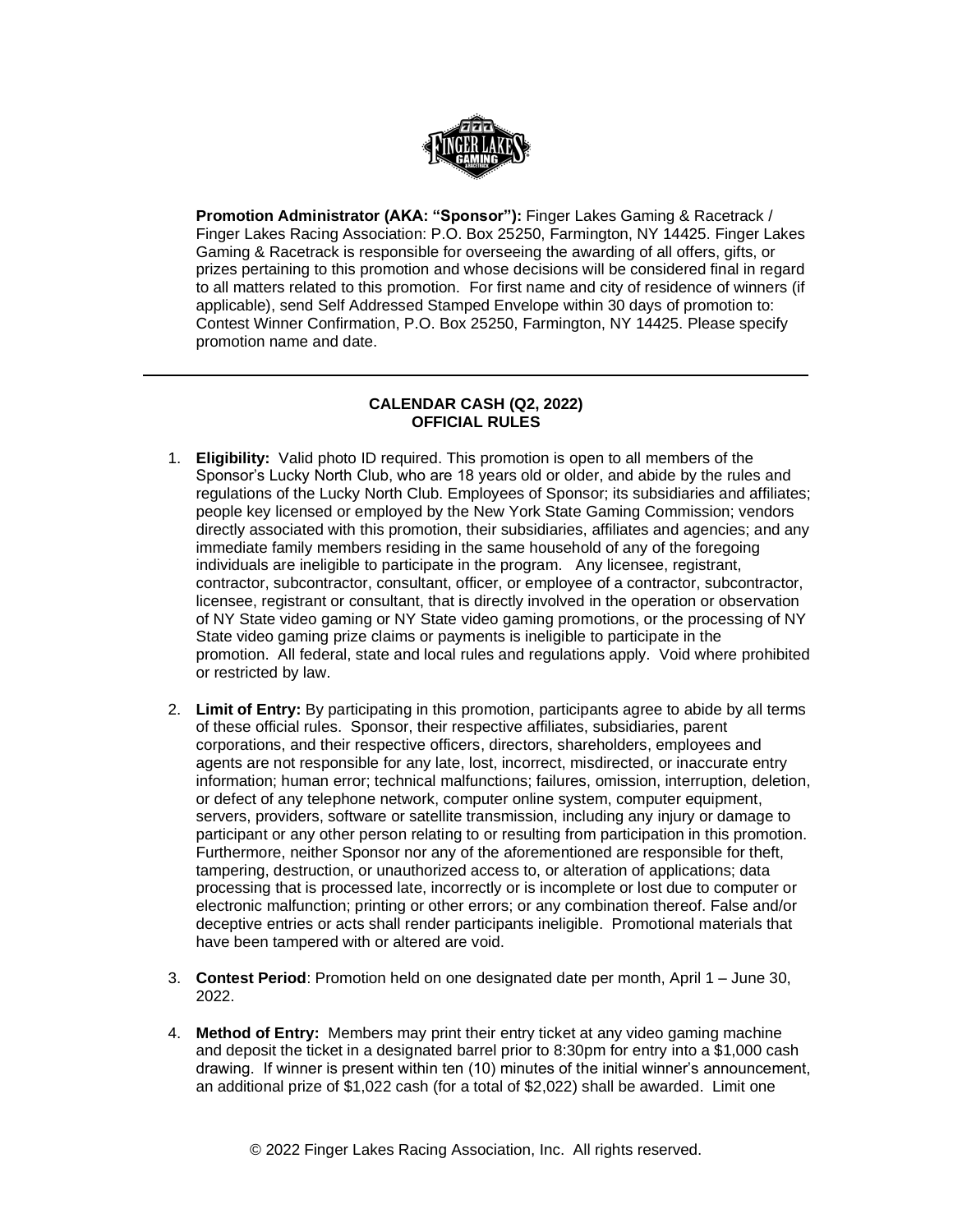entry per qualified Member, per month. A valid photo ID must also be presented to a Lucky North Club Representative to receive their entry.

Entry activation is required.

5. **Prizes**: One winner will be randomly selected at 8:45 pm on the contest day to win \$1,000 in cash. Winner need not be present to win, however if winner is present within ten (10) minutes of the initial winner's announcement, additional prize of \$1,022 cash will be awarded.

## 6. **Definitions:**

Must be Present: In order to be declared "present" for the cash drawing in this contest, selected winner must report (and properly identify themselves) to the designated contest associate within ten (10) minutes of their initial winner's announcement.

Cash Prize Claiming: All cash prizes that are not claimed within 30 days of initial winner's notification, shall be forfeited.

Entry Activation Required: Participants must activate their barrel entry by playing any Finger Lakes Video Gaming Machine with their Lucky North Club Card on the day of, and prior to, the drawing.

- 7. **Restrictions:** Announcements pertaining to this promotion are only intended to be heard on the gaming floor. FLGR is not responsible for guests who fail to hear any announcement and/or fail to report within the time allotted. Only the FLGR monthly promotion calendar promoting the current month's events, may be turned in for entry. FLGR yearly calendars (or portions thereof) and other monthly calendars are not eligible for gaining entry. When applicable, additional entries may be earned via secondary promotions as announced.
- 8. **Acceptance:** Valid identification must be presented prior to receiving any offer, gift, or prize related to this promotion. Winners of prizes are subject to all restrictions, expiration dates and liabilities appearing in these rules. Winners may be subject to verification to ensure compliance with these official rules prior to receiving any prize related to this promotion. Any violation of these official rules may result in prize being withdrawn or void. Winners may be required to complete, execute and return an Affidavit of Eligibility/ Release of Liability, a Publicity Release, and a completed IRS W-9 form prior to receipt of a prize. Failure to return all required documents may result in the winner being disqualified and an alternate winner being selected. No substitution for any offer, gift, or prize relating to this promotion will be permitted unless otherwise stated in these official rules. If necessary due to unavailability, an item of equal or greater value may be awarded at the discretion of the Sponsor. Any offers, gifts, or prizes relating to this promotion are non-transferable, assignable or redeemable for cash, unless otherwise stated. Participation in this promotion and acceptance of any offers, gifts, or prizes pertaining to this promotion constitutes permission for Sponsor to use the participant's name, photograph, likeness, statements, biographical information, voice and residence address (city and state), in all forms of media, in perpetuity, without notice or compensation.
- 9. **Terms or Conditions**: Promotion does not apply to any racing wagering activity tracked through use of a Lucky North Card or otherwise. In drawings where multiple winners are selected (including alternates chosen in case of disqualification), final prize positioning shall be based on the order drawn. No duplicates, reproductions or facsimiles will be accepted. Sponsor reserves the right to delay promotion engagement (including drawings) due to unforeseeable issues, until such time as the promotion may proceed. In drawings where prize awards are dependent upon the winner being present within a